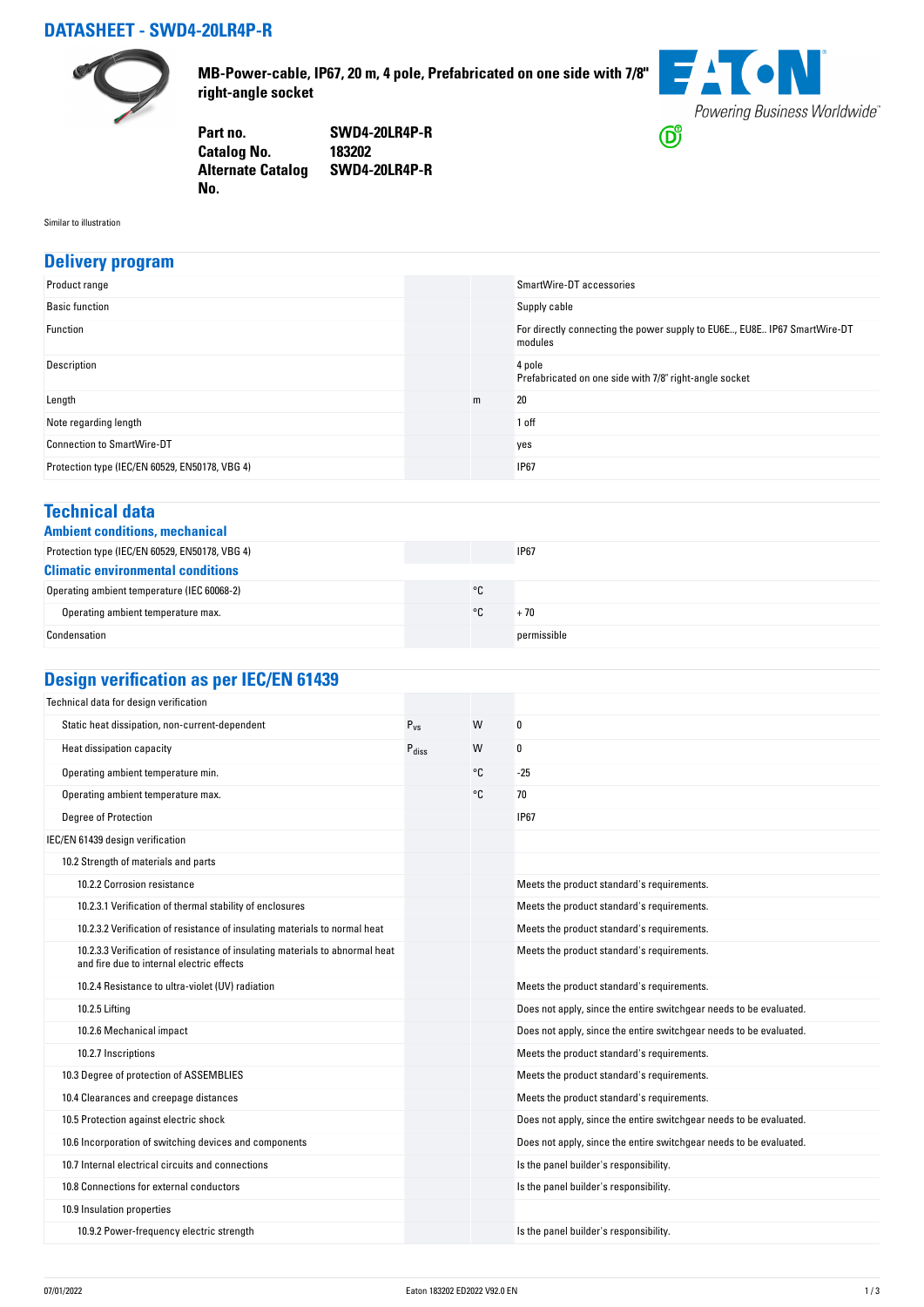| 10.9.3 Impulse withstand voltage                         | Is the panel builder's responsibility.                                                                                              |
|----------------------------------------------------------|-------------------------------------------------------------------------------------------------------------------------------------|
| 10.9.4 Testing of enclosures made of insulating material | Is the panel builder's responsibility.                                                                                              |
| 10.10 Temperature rise                                   | The panel builder is responsible for the temperature rise calculation. Eaton will<br>provide heat dissipation data for the devices. |
| 10.11 Short-circuit rating                               | Is the panel builder's responsibility.                                                                                              |
| 10.12 Electromagnetic compatibility                      | Is the panel builder's responsibility.                                                                                              |
| 10.13 Mechanical function                                | The device meets the requirements, provided the information in the instruction<br>leaflet (IL) is observed.                         |

#### **Technical data ETIM 8.0**

| Cables (EG000001) / Data and communication cable (EC003249)                                                                                                                      |                 |                               |  |  |
|----------------------------------------------------------------------------------------------------------------------------------------------------------------------------------|-----------------|-------------------------------|--|--|
| Electric engineering, automation, process control engineering / Cable, wire / Communication cable / Data and communication cable (copper) (ecl@ss10.0.1-27-06-18-01 [AKE197014]) |                 |                               |  |  |
| <b>Conductor material</b>                                                                                                                                                        |                 | Other                         |  |  |
| Conductor surface                                                                                                                                                                |                 | Bare                          |  |  |
| Diameter conductor                                                                                                                                                               | mm              | 1.5                           |  |  |
| Nominal cross section conductor                                                                                                                                                  | mm <sup>2</sup> | 0.5                           |  |  |
| AWG size                                                                                                                                                                         |                 | 20                            |  |  |
| Conductor category                                                                                                                                                               |                 | $Class 2 = stranded$          |  |  |
| Number of cores                                                                                                                                                                  |                 | 4                             |  |  |
| Number of stranding elements                                                                                                                                                     |                 | 26                            |  |  |
| Stranding element                                                                                                                                                                |                 | Pairs                         |  |  |
| Material core insulation                                                                                                                                                         |                 | Other                         |  |  |
| Specification core insulation                                                                                                                                                    |                 | Other                         |  |  |
| Core identification according to HD 308 S2                                                                                                                                       |                 |                               |  |  |
| Core identification                                                                                                                                                              |                 | Colour                        |  |  |
| Screen over stranding element                                                                                                                                                    |                 | Foil                          |  |  |
| Stranding                                                                                                                                                                        |                 | Bundle                        |  |  |
| Screen over stranding                                                                                                                                                            |                 | None                          |  |  |
| Longitudinal water blocking cable                                                                                                                                                |                 | Yes                           |  |  |
| Radial water blocking cable                                                                                                                                                      |                 | Yes                           |  |  |
| Suitable for underground installation                                                                                                                                            |                 | No                            |  |  |
| Approved type of underground installation                                                                                                                                        |                 | Other                         |  |  |
| Protective sheath                                                                                                                                                                |                 | Other                         |  |  |
| Material outer sheath                                                                                                                                                            |                 | Polyvinyl chloride (PVC)      |  |  |
| Specification material outer sheath                                                                                                                                              |                 | Other                         |  |  |
| Colour outer sheath                                                                                                                                                              |                 | Black                         |  |  |
| Armouring/reinforcement                                                                                                                                                          |                 | None                          |  |  |
| <b>Material reinforcement</b>                                                                                                                                                    |                 |                               |  |  |
| Cable geometry                                                                                                                                                                   |                 | Round                         |  |  |
| Reaction-to-fire class according to EN 13501-6                                                                                                                                   |                 | None                          |  |  |
| Smoke development class according to EN 13501-6                                                                                                                                  |                 | None                          |  |  |
| Euro class flaming droplets/particles according to EN 13501-6                                                                                                                    |                 | None                          |  |  |
| Euro class acidity according to EN 13501-6                                                                                                                                       |                 | None                          |  |  |
| Halogen free (according to EN 60754-1/2)                                                                                                                                         |                 | No                            |  |  |
| Halogen free (according to IEC 60754-2)                                                                                                                                          |                 | No                            |  |  |
| Flame retardant                                                                                                                                                                  |                 | According to IEC/EN 60332-1-2 |  |  |
| Low smoke (according to EN 61034-2)                                                                                                                                              |                 | No                            |  |  |
| Low smoke (according to IEC 61034-2)                                                                                                                                             |                 | No                            |  |  |
| Oil resistant (according to EN 60811-404)                                                                                                                                        |                 | Yes                           |  |  |
| Oil resistant (according to IEC 60811-404)                                                                                                                                       |                 | Yes                           |  |  |
| Insulation integrity according to IEC 60331                                                                                                                                      |                 | No                            |  |  |
| <b>Circuit integrity</b>                                                                                                                                                         |                 | None                          |  |  |
| Outer diameter approx.                                                                                                                                                           | mm              | 11                            |  |  |
| Min. permitted bending radius, moving application with forced guidance                                                                                                           | mm              |                               |  |  |
| Min. permitted bending radius, moving application/free movement                                                                                                                  | mm              |                               |  |  |
| Min. permitted bending radius, stationary application/permanent installation                                                                                                     | mm              | 64                            |  |  |